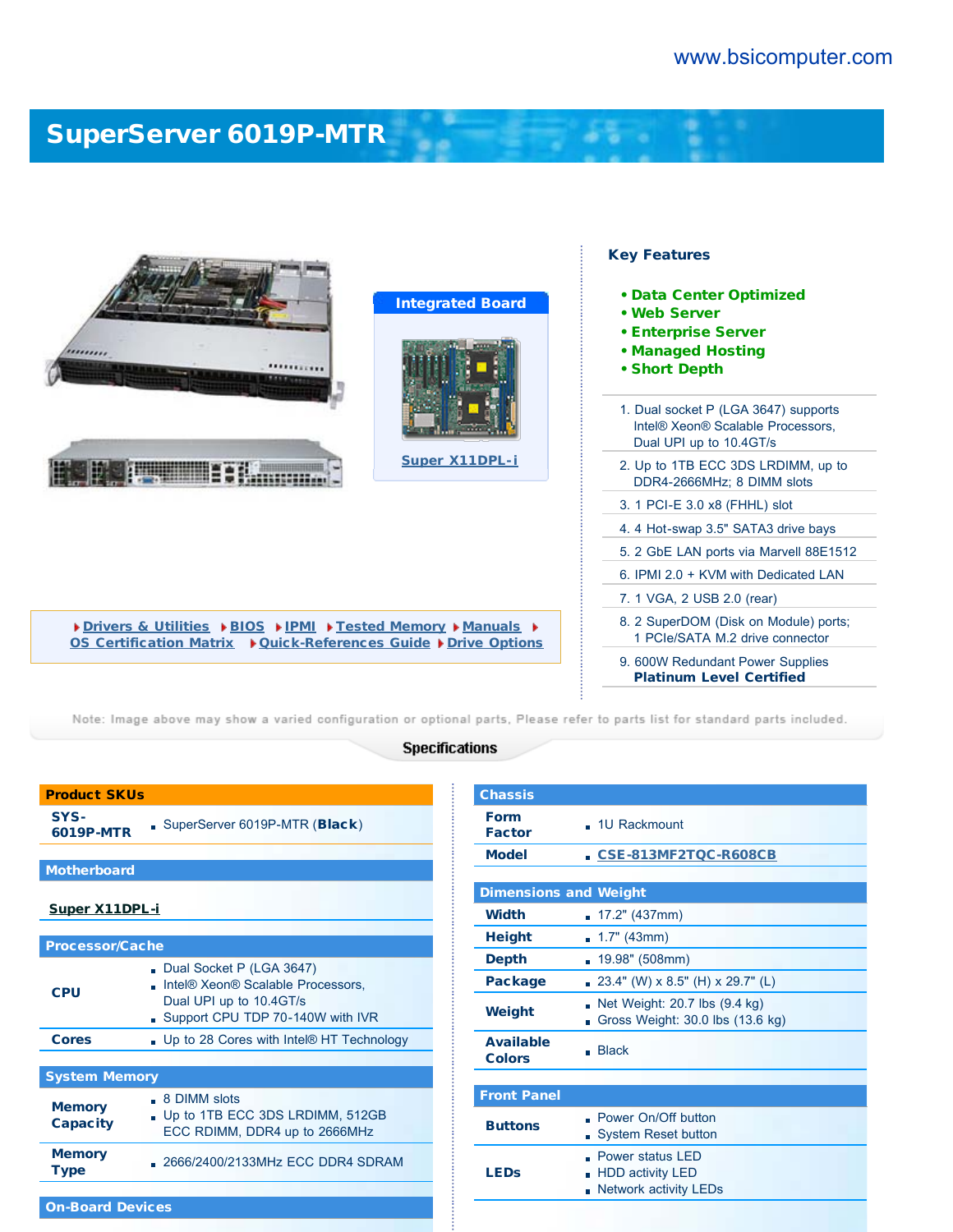| <b>Chipset</b>                        | Intel® C621 chipset                                                                                                                                        |  |  |  |
|---------------------------------------|------------------------------------------------------------------------------------------------------------------------------------------------------------|--|--|--|
| <b>SATA</b>                           | SATA3 (6Gbps); RAID 0, 1, 5, 10                                                                                                                            |  |  |  |
| <b>Network</b><br><b>Controllers</b>  | Marvell 88E1512 PHY Gigabit Ethernet<br>controller<br>Supports 1000BASE-T                                                                                  |  |  |  |
| <b>IPMI</b>                           | Support for Intelligent Platform<br>Management Interface v.2.0<br>IPMI 2.0 with virtual media over LAN and<br><b>KVM-over-LAN support</b>                  |  |  |  |
| <b>Video</b>                          | ASPEED AST2500 BMC                                                                                                                                         |  |  |  |
|                                       |                                                                                                                                                            |  |  |  |
| Input / Output                        |                                                                                                                                                            |  |  |  |
| <b>SATA</b>                           | 4 SATA3 (6Gbps) ports                                                                                                                                      |  |  |  |
| LAN                                   | 2 RJ45 Gigabit Ethernet LAN ports<br>1 RJ45 Dedicated IPMI LAN port                                                                                        |  |  |  |
| <b>USB</b>                            | $\Box$ 2 USB 2.0 ports (rear)                                                                                                                              |  |  |  |
| <b>Video</b>                          | ■ 1 VGA port                                                                                                                                               |  |  |  |
| <b>Serial Port</b><br>/ Header        | 1 COM port (header)                                                                                                                                        |  |  |  |
| <b>DOM</b>                            | 2 Super <b>DOM</b> (Disk on Module) ports                                                                                                                  |  |  |  |
|                                       |                                                                                                                                                            |  |  |  |
| <b>System BIOS</b>                    |                                                                                                                                                            |  |  |  |
| <b>BIOS Type</b>                      | 256Mb SPI Flash EEPROM with AMI<br><b>BIOS</b>                                                                                                             |  |  |  |
| <b>Management</b>                     |                                                                                                                                                            |  |  |  |
| <b>Software</b>                       | Intel® Node Manager<br><u> IPMI 2.0</u><br>KVM with dedicated LAN<br>$\blacksquare$ NMI<br>SSM, SPM, SUM<br>SuperDoctor <sup>®</sup> 5<br><b>Watch Dog</b> |  |  |  |
| <b>Power</b><br><b>Configurations</b> | ACPI / APM Power Management                                                                                                                                |  |  |  |
| <b>PC Health Monitoring</b>           |                                                                                                                                                            |  |  |  |
| <b>CPU</b>                            | Monitors for CPU Cores, Chipset<br>Voltages, Memory.<br>4+1 Phase-switching voltage regulator                                                              |  |  |  |
| <b>FAN</b>                            | Fans with tachometer monitoring<br>Status monitor for speed control<br>- Pulse Width Modulated (PWM) fan                                                   |  |  |  |
|                                       | connectors                                                                                                                                                 |  |  |  |

| <b>Expansion Slots</b>                      |                                                                                                                                |
|---------------------------------------------|--------------------------------------------------------------------------------------------------------------------------------|
| <b>PCI-</b><br><b>Express</b>               | $\blacksquare$ 1 PCI-E 3.0 x8 (FHHL) slot                                                                                      |
| <b>Drive Bays</b>                           |                                                                                                                                |
| <b>Hot-swap</b>                             | 4 Hot-swap 3.5" SATA3 drive bays                                                                                               |
|                                             |                                                                                                                                |
| <b>Backplane</b>                            |                                                                                                                                |
| SAS2/SATA3 Backplane                        |                                                                                                                                |
| <b>System Cooling</b>                       |                                                                                                                                |
| Fans                                        | - 4x 4cm 22.5K RPM middle cooling fans                                                                                         |
|                                             |                                                                                                                                |
|                                             | <b>Power Supply with Power Distributor</b>                                                                                     |
| 600W Redundant Power Supplies               |                                                                                                                                |
| <b>Dimension</b><br>$(W \times H \times L)$ | $54.5 \times 40.25 \times 220$ mm                                                                                              |
| <b>Input</b>                                | $90-264V$ , 50-60Hz, 7.5 - 2.5A                                                                                                |
| $+12V$                                      | Max: 50A / Min: 0.5A                                                                                                           |
| +5Vsb                                       | Max: 3A / Min: 0A                                                                                                              |
| <b>Output Type</b>                          | Input: IEC 320 C-14<br>n<br>Output: Gold Finger<br>ú,                                                                          |
| <b>Certification</b>                        | <b>UL/cUL/CB/CE/BSMI/CCC</b><br><b>Platinum Certified</b>                                                                      |
| <b>Operating Environment</b>                |                                                                                                                                |
| <b>RoHS</b>                                 | RoHS Compliant                                                                                                                 |
| <b>Environmental</b>                        | Operating Temperature:<br>$10^{\circ}$ C ~ 35°C (50°F ~ 95°F)<br>Non-operating Temperature:<br>-40°C to 60°C (-40°F to 140°F)  |
| Spec.                                       | . Operating Relative Humidity:<br>8% to 90% (non-condensing)<br>Non-operating Relative Humidity:<br>5% to 95% (non-condensing) |
|                                             |                                                                                                                                |

**Parts List** 

| <b>Parts List - (Items Included)</b> |                                                 |     |                                                                                 |
|--------------------------------------|-------------------------------------------------|-----|---------------------------------------------------------------------------------|
|                                      | <b>Part Number</b>                              | Qty | <b>Description</b>                                                              |
| <b>Motherboard / Chassis</b>         | MBD-X11DPL-i<br>CSE-813MF2TOC-<br><b>R608CB</b> |     | Super X11DPL-i Motherboard<br>1U Chassis                                        |
| <b>Backplane</b>                     | BPN-SAS3-815TO                                  |     | 1U 4-Port 12Gbps Backplane Support 4x3.5\" SAS3/SATA3<br><b>HDD/SSD</b>         |
| Cable 1                              | <b>CBL-0186L</b>                                |     | SATA, INT, ROUND, SET OF 4, ST-RA 56/45.5/35/23CM, 26AWG                        |
| Cable 2                              | CBL-CDAT-0661                                   |     | CBL, SGPIO, 2X4F TO 2X4F, P2.54, ROUND CABLE, 40CM, 28AWG                       |
| <b>Parts</b>                         | MCP-260-00111-0N                                |     | 1U I/O Shield for X11DPL-i with EMI Gasket                                      |
| <b>Air Shroud</b>                    | MCP-310-19015-0N                                |     | SC813M, SC113M, DP X9DRL-EF/ X9DRL-7F/ X10DRL-i, X9/X10<br>mylar air shroud, 12 |